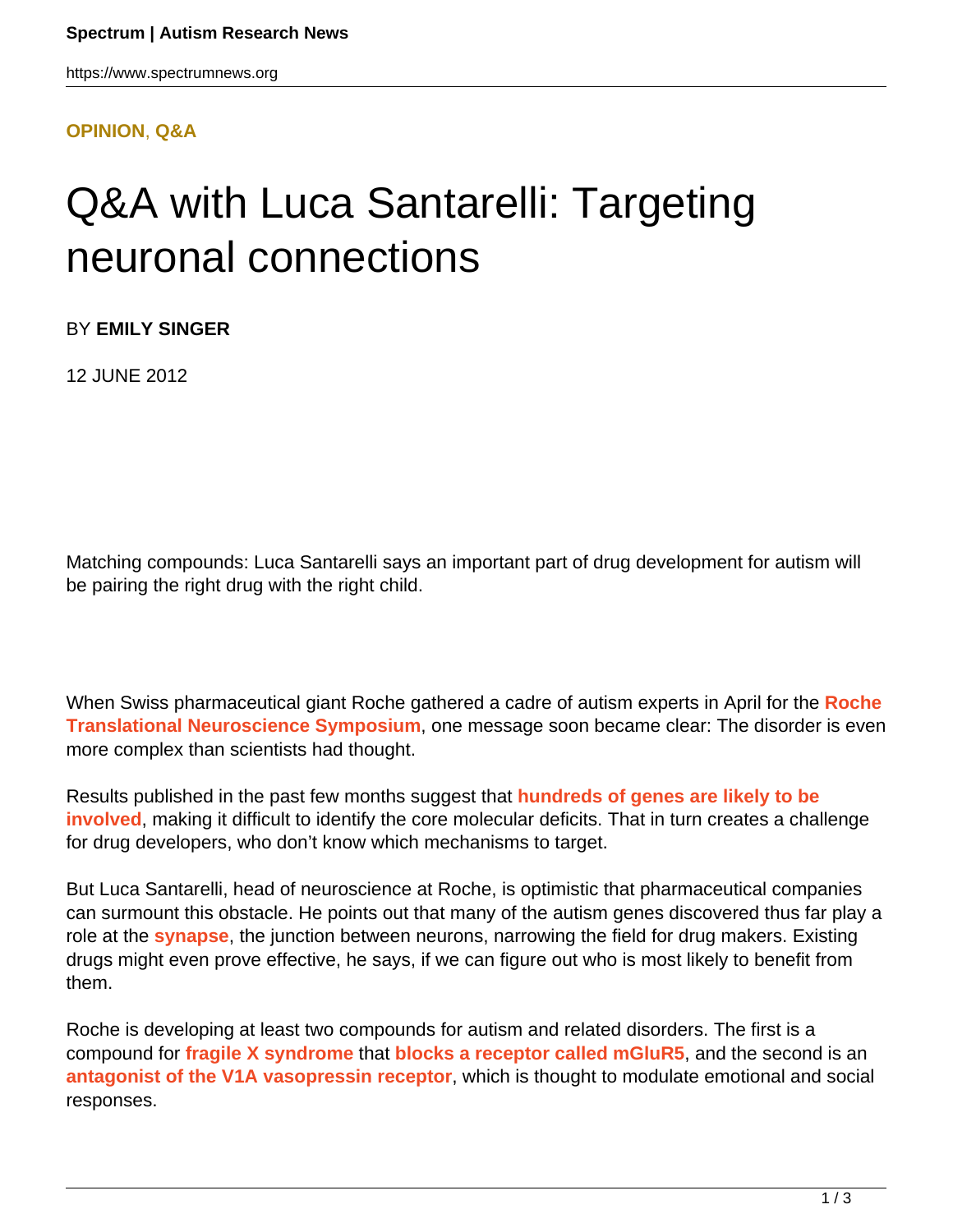Roche is also heading a **[multinational partnership between academia and industry](https://www.spectrumnews.org/news/2012/european-consortium-strives-to-spur-autism-drug-development)**, funded by the European Union, to speed up basic and clinical research in autism. Santarelli tells SFARI.org why he thinks drug development for autism is at a turning point.

## **SFARI.org: Autism has long been ignored by drug developers. What prompted Roche's interest in this disorder?**

**Luca Santarelli:** Autism is becoming amenable to drug treatment. We have animal models with the same genetic deficit as in humans and with a full set of symptoms, from molecular changes to behavior. We have the ability to model cell and molecular changes in patients with induced pluripotent stem cells. Proof-of-concept research in schizophrenia and Timothy syndrome has shown you can identify targets from the patients themselves.

We view our commitment to neurodevelopmental disorders as a sign of willingness to take risks and be more innovative. We have learned from our legacy in oncology over the past decade, which has helped us focus more on disease mechanisms than on phenomenology. The past decade of oncology success has proven the importance of understanding the mechanisms of disease.

#### **SFARI.org: How do we get at the mechanisms underlying autism?**

**LS:** Genetics is showing us the way as far as what type of biology is altered in autism. We are also starting to see some activities that better define the clinical side of the disorder, such as from functional and anatomical imaging. But I think those are really in infancy, especially when it comes to the ability to standardize across different sites.

## **SFARI.org: Is the complexity of autism a major barrier to drug development?**

**LS:** Understanding everything from the bottom up is very challenging. For example, you can't make mouse models for all the genes that are linked to autism. As we think about drug discovery, we'll probably have to **[examine a number of models](https://www.spectrumnews.org/viewpoint/2011/promises-and-limitations-of-mouse-models-of-autism)** until we identify clear patterns. Perhaps there are certain clusters of pathophysiology that underlie the disease. If we can reduce the problem to those clusters, it becomes more tractable from a pharmaceutical perspective.

## **SFARI.org: What are the most promising drug targets for autism?**

**LS:** From a pharmaceutical standpoint, we can't develop drugs for all the rare mutations linked to autism. So I think that **[reduction to the synaptic level](https://www.spectrumnews.org/news/2010/synaptic-defects-link-autism-schizophrenia)** is a great opportunity. The synapse has a